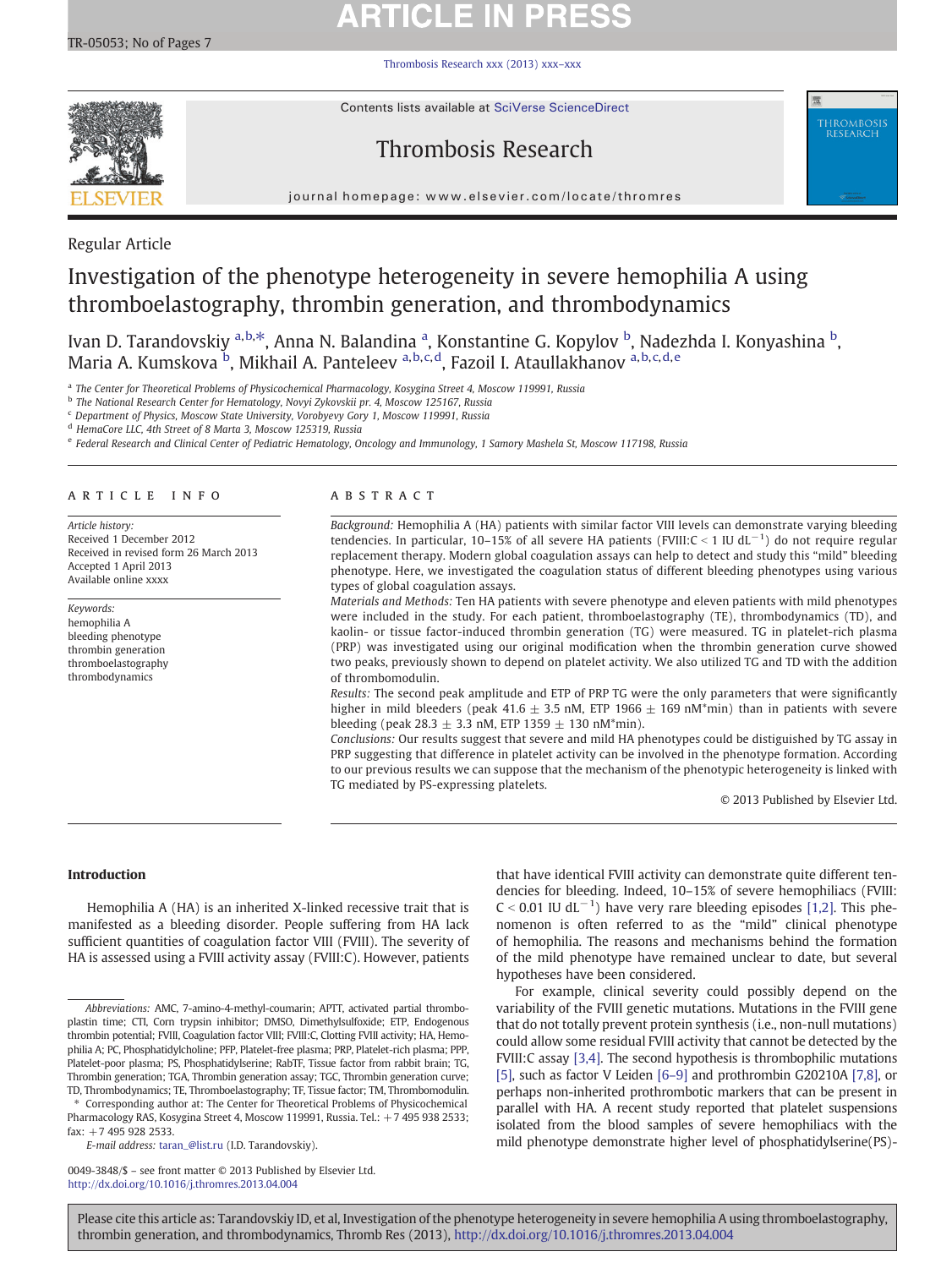e2 I.D. Tarandovskiy et al. / Thrombosis Research xxx (2013) xxx–xxx

expressing platelets [\[10\]](#page-5-0) as compared to that of severe bleeders [\[11\].](#page-5-0) Also, according to another study, platelets can significantly modify procoagulant activities in HA [\[12\]](#page-5-0). Note that in all studies that have investigated HA bleeding phenotypes, the patients that had the severe clinical phenotype also may have non-null FVIII mutations and thrombophilic markers or high levels of PS-expressing platelets. These facts indicate that all of the aforementioned mechanisms can interact to form a specific bleeding phenotype.

The ability to predict the HA patient's bleeding tendency is extremely crucial. Nowadays, various types of modern global coagulation tests, such as thromboelastography (TE) [\[13\]](#page-5-0) and the thrombin generation assay (TGA) in platelet-poor plasma (PPP) or platelet-rich plasma (PRP) [14–[16\],](#page-5-0) can be used to offer bleeding predictions.

Some articles studied a correlation between the TGA parameters and the clinical severity [\[4,17,18\].](#page-5-0) It should be mentioned that in the studies [\[17,18\]](#page-5-0) the ability of TGA to correspond with FVIII level was investigated as well. Also, study [\[19\]](#page-5-0) has asserted that TE and TG can correlate with the FVIII level but the phenotypic heterogeneity not linked with FVIII:C was not discussed.

Recently, we have shown that such antiplatelet agents as dimethylsulfoxide (DMSO) and prostaglandin E1 can induce the appearance of a second peak in the thrombin generation curve (TGC) [\[20\]](#page-5-0). The second peak is mediated only by the PS-expressing platelets, while platelet  $\alpha$ -granules and reactions on plasma phospholipids contribute to the first one. This effect can be used to analyze the impact of PS-expressing platelet-mediated thrombin generation (TG) to the total TG. According to the study [\[11\]](#page-5-0) that points at the possible role of PS-expressing platelets in the formation of the clinical phenotype of HA the modified twopeaked TGA assay can be utilized to predict the tendency of bleeding.

Also, another coagulation assay called Thrombodynamics (TD, [\[21,22\]](#page-5-0)) is based on the spatial aspects of coagulation. During this assay, the side light scattering from the growing fibrin clot is measured, and the velocity of clot growth is calculated. The initiation of coagulation is accomplished by means of a special activator with immobilized tissue factor (TF). TD parameters were shown to correlate with FVIII level [\[23,24\].](#page-6-0)

In spite of the number of studies, the nature of phenotypic heterogeneity is poorly understood. Analogously, we now have the opportunity to use the great number of variations of global hemostatic assays, but we do not exactly know which of them is the best to predict the bleeding tendency. In this paper, we studied the possibility of TE, 5 variations of TGA and 3 variations of TD to correspond to the clinical phenotypes of severe HA.

# Materials and Methods

The main conditions of the assays we used are presented in Supplementary Table 1.

# Collection of HA patient blood and plasma preparation

The patients who participate in this research study gave their written informed consent. The study was approved by the Ethics Committees of the Center for Theoretical Problems of Physicochemical Pharmacology and National Research Center for Hematology. Blood was collected through venipuncture and immediately placed in a test tube with 3.8% sodium citrate (pH 5.5). The volume ratio between blood and citrate was 9:1. For all TD and most TG tests, the test tube also contained corn trypsin inhibitor (CTI) (Pushchino, Russia; 0.3 mg CTI per 10 ml of blood) to prevent contact activation. The patients claimed not to have received FVIII concentrate for 5 days prior to blood collection. PRP was obtained by centrifugation for 5 minutes at 100 g. To prepare PPP, blood was centrifuged for 15 minutes at 1600 g. PFP for TD was prepared from PPP by centrifugation for 5 minutes at 10 000 g.

# FVIII:C, detection of FVIII inhibitors, and APTT

FVIII activity was assessed using a previously described one-stage method [\[25\]](#page-6-0). Since inhibitory antibodies against FVIII may influence the half-life of FVIII, the presence of these antibodies in the preinfusion samples was assessed using the Nijmegen modification [\[26,27\]](#page-6-0). For APTT determination, the standard APTT kit (Renam, Moscow, Russia) was used.

# Thromboelastography

TE was accomplished using a TEG® 5000 thromboelastograph® (Haemoscope Corp., MA, USA). A sample of 340 μl of citrated blood without CTI was placed in a TEG® flask and mixed with 20 μl of a solution containing 200 mM of  $CaCl<sub>2</sub>$  (Sigma-Aldrich, St. Louis, MO, USA) and 72 рМ of TF from rabbit brain (Renam, Moscow, Russia). The final TF concentration was 4 pM. To determine the TF activity, the Actichrome TF activity assay (American Diagnostica, Stamford, CT, USA) was used.

# Preparation of phospholipids

Phospholipids were prepared closely to ones described in [\[28\]](#page-6-0). Briefly, we mixed 24 μl of phosphatidylcholine (PC) solution and 6.5 μl of PS solution in a round-bottomed flask. Both the PS and PC were obtained from Avanti Chemicals (Ormeau, Australia). Then, the mixture was dried for 30 minutes under a nitrogen stream. After that, the phospholipids were resuspended with 1 ml of buffer A containing 20 mM HEPES and 145 mM NaCl (pH 7.5). All these compounds were obtained from Sigma-Aldrich (St. Louis, MO, USA). The obtained mixture was shaken for 30 minutes at 57 °C. After that, the phospholipids were frozen and refrozen several times at  $-20$  °C. Then the mixture was run through the extruder several times. The extruder pore size was 0.1 μm. Finally, the phospholipids were frozen at  $-20$  °C to maintain lipid activity during storage. The final concentration of the phospholipids in the mixture was 1 mM.

# Thrombodynamics

TD was made in PFP using a Thrombodynamics Analyzer (HemaCore LLC, Moscow, Russia). During the assay, the side scattering from the growing fibrin clot was measured every 15 seconds. The assay was utilized for three variations: in PFP only, in PFP with phospholipids, and in PFP with phospholipids and thrombomodulin (TM). A sample of 300 μl of PFP containing CTI was mixed with 12 μl of buffer B containing 750 mM HEPES, 145 mM NaCl (pH 7.4) for pH stabilization. Also, 3 μl of phospholipids and 6 μl of rabbit lung TM (Haematologic Technologies, Essex Junction, VT, USA) could also be added to this mixture. The final concentration of TM was 3 nM. After that, PFP was incubated for 10 minutes at 37 °C, and after recalcification with 6 μl of  $CaCl<sub>2</sub>$  (1 M), the sample was placed into prewarmed thin flat experimental chamber and put into the Thrombodynamics Analyzer. After that, a special activator with immobilized TF was put into the flask containing PFP, and the assay started. The clot size was calculated as described in [\[21,22\]](#page-5-0), and finally, the time dependence of the clot size was obtained. In Supplementary Fig. 1, an example of such curves with and without additional phospholipids or TM is shown. The clot growth can be separated into two stages. These two stages can be characterized by the following two velocities of clot growth: the initial rate (i.e., the first 10 min) and the stationary rate (i.e., 10–40 min). If TM is present in the plasma, the stationary rate is very close to zero and can be substituted with the clot size after 40 minutes from the start of the assay.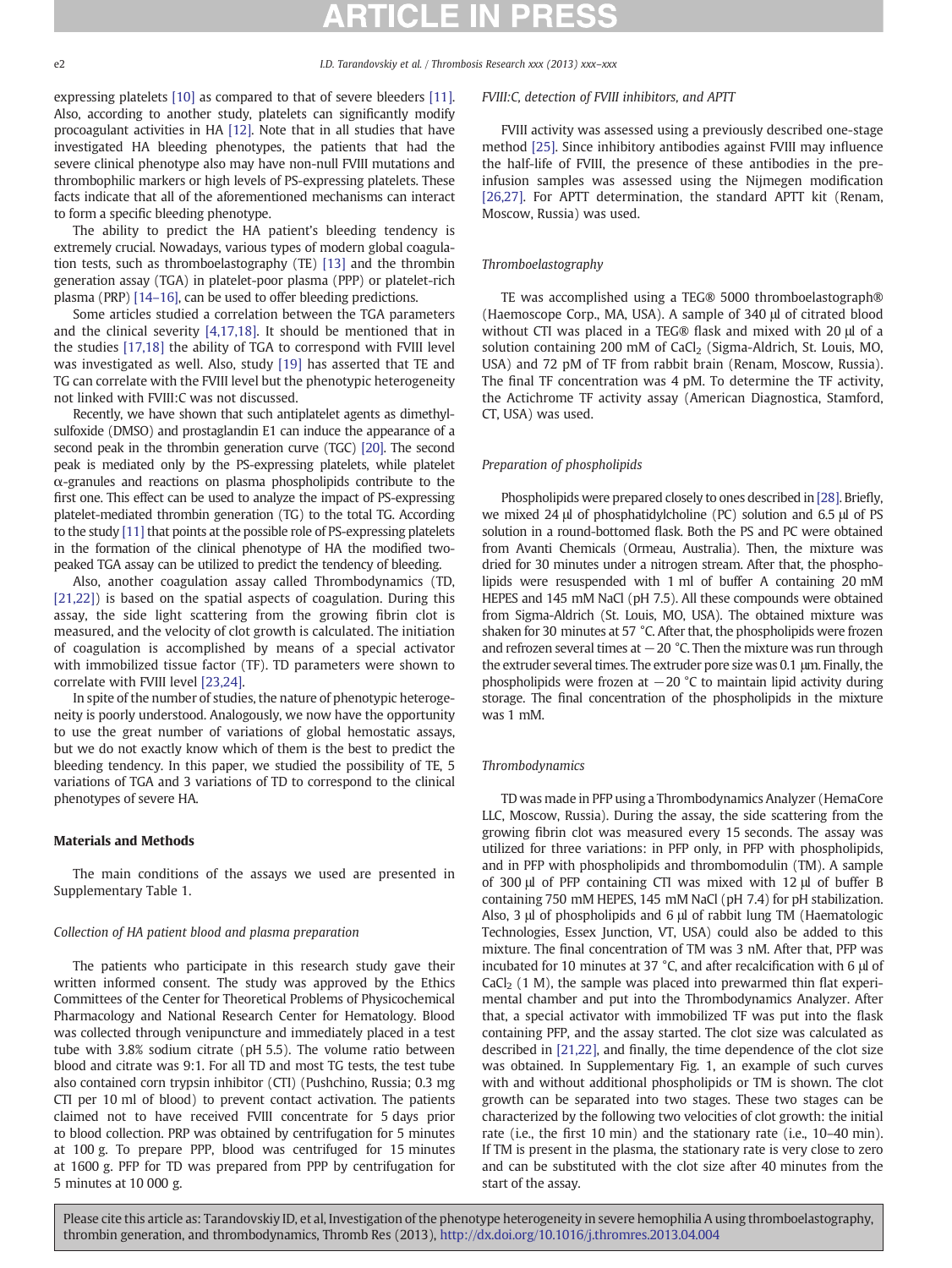I.D. Tarandovskiy et al. / Thrombosis Research xxx (2013) xxx–xxx  $e^3$ 

# Thrombin generation assays

Five variations of the TGA were conducted. TG in PPP was investigated in the presence of 4 pM and 1 pM of TF. For the investigation of the role of the protein C system, we used TGA in 4 pM of TF-induced PPP with the presence of 3 nM TM. Additionally, we measured TG in kaolin-induced PPP. To investigate platelet-dependent two-peaked TG, we used 4 pM TF-induced PRP containing 1.6% DMSO. For all the TG assays excluding TG with kaolin activation, the citrated plasma samples contained CTI. In Supplementary Figs. 2 and 3, examples of the TGCs that we obtained are presented. The fluorescence of 7-amino-4-methyl-coumarin (AMC) was continuously measured at 37 °C using an Appliskan Multimode Microplate Reader (Thermo Scientific, Helsinki, Finland). The TGA mostly was utilized as described previously [\[20,29\]](#page-5-0). Plasma was mixed with the fluorogenic substrate Z-Gly-Gly-Arg-AMC (Bachem, Bubendorf, Switzerland) solution in a volume ratio of 4:1. Initially, the substrate was stored at −20 °C in a 25 mM DMSO solution (Sigma-Aldrich, St. Louis, MO, USA). Before mixing with the plasma, the solution was diluted ten times with buffer A. Then 20 μl of buffer B was added to 500 μl of the plasma for pH stabilization. After that, 100 μl of this mixture was placed into the wells of 96-well flat bottom plate. Coagulation was triggered with 20  $\mu$ l of a 100 mM CaCl<sub>2</sub> solution containing one of the coagulation activators per a well. The final DMSO concentration in all of the experiments was 1.6%. The coagulation activators in PPP were RabTF (i.e., 1 or 4 pM final plasma concentration) and the kaolin suspension from the standard APTT kit (200 times final plasma dilution, Renam, Moscow, Russia). The dilution degree of kaolin was chosen to obtain the ETP values close to the ones obtained using activation with 4 pM of RabTF. Also, for the PPP assay, 4 μM of phospholipids were present. For the PRP TG, we used recombinant human TF (4 pM final plasma concentration, Innovin, Dade-Behring, Marburg, Germany). To obtain a concentration of platelets in PRP equal to 150 000 platelets/μl, the PRP was diluted with autologous PPP. After adjustments in the TF and the substrate, the platelet concentration in the PRP became 100 000 platelets/μl. In our experiments [\[20\],](#page-5-0) we have shown that the 1.6% DMSO present in the PRP sample decreases the PS exposure rate during platelet activation and induces the appearance of two peaks in the TGC but does not influence the endogenous thrombin potential (ETP) value. Therefore, all of our PRP TGCs had two peaks (Supplementary Fig. 3).

For calibration of fluorescence signal, two types of wells with non-clotting plasma were prepared. The first type contained 20 μl of buffer C instead of the activator to obtain the background fluorescence level. The second one (calibration wells) contained 2 μl of AMC (Sigma-Aldrich, St. Louis, MO, USA) solution in DMSO and 18 μl of buffer C instead of the activator. The final AMC concentration in these wells was 8 μM. Fluorescence was continuously measured at 37 °C using an Appliskan Multimode Microplate Reader (Thermo Scientific, Helsinki, Finland) ( $\lambda_{\text{exc}} = 355$  nm,  $\lambda_{\text{em}} = 460$  nm). The PRP was not stored for more than 1 hour before use. All results are reported as the averaged readings of duplicated wells.

Data analysis was carried out using Origin 6.0 or 8.0 software (Microcal Software, Northampton, MA, USA). The background fluorescence was subtracted from the signal of fluorescence in all of the wells. To calculate the AMC concentration, we used the appropriate calibration wells and considered the nonlinear fluorescence dependence on AMC concentration (inner filter effect [\[30\]](#page-6-0)). The thrombin curve was obtained by differentiation of the time-dependent AMC curve (after its smoothing using 7 points averaging) and calculation of the thrombin concentrations using the previously measured kinetic constants for a given fluorescence substrate ( $K_M = 156 \mu M$ ;  $k_{cat} = 46$  min<sup>-1</sup>). The substrate concentration corresponding to each time point was calculated by subtracting the concentration of produced AMC from the initial substrate concentration. So, we took into account the substrate consumption in our technique. The contribution of  $α-$ 2-macroglobulin [\[14,30](#page-5-0)–32] was subtracted using a specially designed algorithm realized in Origin software as described previously [\[20,29\]](#page-5-0).

# **Statistics**

To compare the mean values of the coagulation assay parameters from the patients with mild bleeding phenotypes to those of patients with severe bleeding phenotypes, we used one-way ANOVA test.

### Results

### Patient characterization

21 HA patients (i.e., 11 with the mild phenotype and 10 with the severe phenotype) participated in this study. The basic FVIII:C level for each of the patients was not more than 1 IU dL<sup> $-1$ </sup> with exception to patient 7 (FVIII: $C = 1.3$  IU dL<sup>-1</sup>) and patient 12 (FVIII: $C = 1$  IU dL<sup>-1</sup>). In this study, we defined the mild bleeding phenotype according to the regular replacement therapy requirements and the frequency of bleeding. Patients with mild phenotype usually did not have bleeding episodes, but occasionally not more than two bleeding events could happen. Therefore, these patients did not require the regular FVIII replacement therapy. Some patients with this phenotype were on FVIII replacement prophylactics when facing surgical procedures. Table 1 details the age, the frequency of bleeding episodes, and the basic FVIII:C results for each patient. Most of the patients demonstrated non-detectable FVIII: C or close to 1 IU dL<sup> $-1$ </sup> (Supplementary Table 2). No one had detectable FVIII inhibitors. Two patients from the mild group and two from the severe group had definable FVIII:C results that were significantly more than 1 IU dL<sup>-1</sup> even after the 5 day wash-out period (i.e., 5 days off their FVIII regimen). The APTT measurements did not differ between the patients of differing phenotypes (for the raw data, see Supplementary Table 2).

### Thromboelastography

Supplementary Table 2 presents the TE parameter values for each patient. [Fig. 1](#page-3-0) shows that the TE parameters did not appear to be related to the phenotypic differences of the two groups.

### Thrombodynamics

In [Fig. 2](#page-3-0), the values of TD parameters are shown. No parameters seemed to be related to either the mild or severe phenotype. Also, the addition of phospholipids did not affect the TD parameters.

#### Table 1

Participating patient demographics and HA characteristics.

| Phenotype |    | ID         | Age,<br>vear | Bleeding frequency,<br>episodes per month<br>(with prophylactics) | Basic FVIII:C, Number of<br>$IU$ $dL^{-1}$ | arthroses      |
|-----------|----|------------|--------------|-------------------------------------------------------------------|--------------------------------------------|----------------|
| Mild      | 1  | Bol        | 22           | $0 - 1$                                                           | < 1                                        | $\overline{2}$ |
|           | 2  | Shu        | 38           | $0 - 1$                                                           | $<$ 1                                      | $\mathbf{0}$   |
|           | 3  | Der        | 31           | $0 - 2$                                                           | < 1                                        | $\overline{4}$ |
|           | 4  | Nuj        | 60           | $0 - 2$                                                           | $\mathbf{1}$                               | 6              |
|           | 5  | Las        | 44           | $0 - 2$                                                           | < 1                                        | 6              |
|           | 6  | <b>Bob</b> | 55           | $1 - 2$                                                           | < 1                                        | $\overline{4}$ |
|           | 7  | Kli        | 43           | $0-2(0)$                                                          | 1.3                                        | 3              |
|           | 8  | Sil        | 21           | $0-2(0)$                                                          | <1                                         | 1              |
|           | 9  | Boy        | 33           | $0 - 1$                                                           | <1                                         | 5              |
|           | 10 | Kho        | 78           | $0-2(0)$                                                          | $\mathbf{1}$                               | 8              |
|           | 11 | Kom        | 21           | $0-1(0)$                                                          | <1                                         | 2              |
| Severe    | 12 | Kop        | 44           | $2-4(0-1)$                                                        | $\mathbf{1}$                               | $\overline{4}$ |
|           | 13 | Gor        | 32           | $2-5(0-1)$                                                        | <1                                         | 1              |
|           | 14 | Fed        | 42           | $3-4(0-1)$                                                        | $<$ 1                                      | 4              |
|           | 15 | Kir        | 57           | $4-6(0-1)$                                                        | $\mathbf{1}$                               | 8              |
|           | 16 | Vol        | 19           | $3-5(0-1)$                                                        | <1                                         | 3              |
|           | 17 | Var        | 26           | $2 - 3$                                                           | <1                                         | 3              |
|           | 18 | Gul        | 35           | 6 and more $(0-2)$                                                | <1                                         | Not available  |
|           | 19 | Sho        | 29           | $1-4(0-1)$                                                        | $<$ 1                                      | 4              |
|           | 20 | Dya        | 46           | $2-3(0-1)$                                                        | <1                                         | 6              |
|           | 21 | Kas        | 41           | $2 - 4$                                                           | $<$ 1                                      | 8              |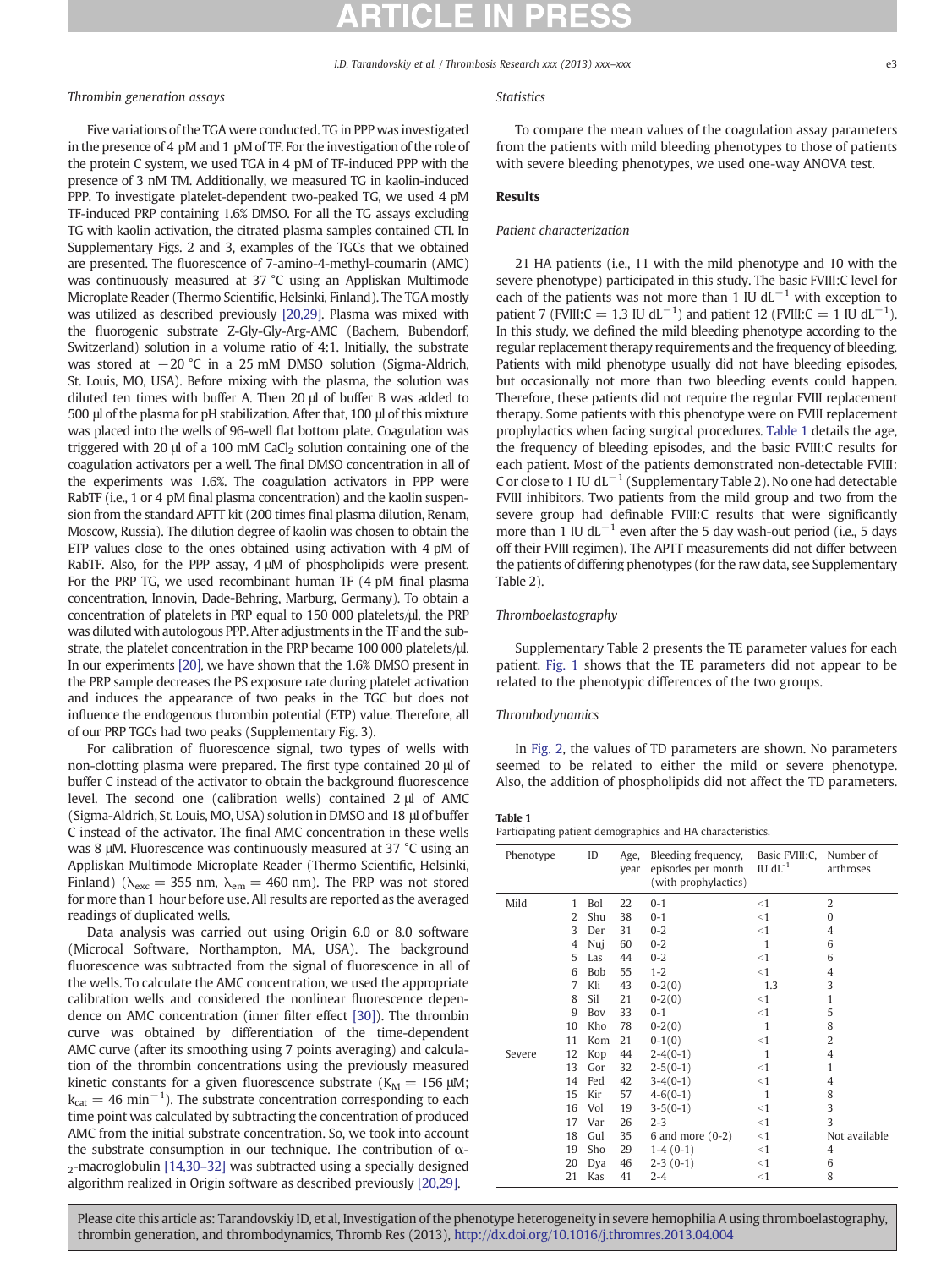#### <span id="page-3-0"></span>e4 I.D. Tarandovskiy et al. / Thrombosis Research xxx (2013) xxx–xxx



Fig. 1. Values of the TE parameters R (A), α (B), and MA (C) for patients with clinically severe and mild phenotypes of HA with their means and SE. A one-way ANOVA test was used to analyze the data. NS means not significant.

Fig. 2 and Supplementary Table 3 presents all of the TD parameter values. The TD parameters appear as not allowing to differentiate groups of hemophiliacs.

#### Thrombin generation in PPP

[Fig. 3](#page-4-0) shows ETP and thrombin peak values in PPP after activation with 1 pM or 4 pM TF and in the presence of TM. ETP and peak after the 4 pM TF activation were always higher than those after the 1 pM activation or in the case of TM addition. In three cases, the ETP and thrombin peak after 1 pM activation were not detectable and considered to be zero.

Interestingly, most of the kaolin activation samples demonstrated undetectable TG, which was in the sharp contrast with non-hemophilic plasmas that we assessed in our other studies (Supplementary Fig. 4). Healthy PPPs usually demonstrated detectable TG with ETP values close to ones obtained after 4 pM TF activation. However, four HA patients from the mild group and one from the severe group demonstrated detectable TG parameters. All of these TGCs seemed to have two peaks (Supplementary Fig. 5).

None of the parameters for patients in the mild group differed significantly from that of patients with severe phenotypes [\(Fig. 3](#page-4-0)). Supplementary Table 4 shows all the TG values for each patient.

### Thrombin generation in PRP

[Fig. 4](#page-4-0) illustrates the parameters of the two-peaked TGCs in the PRP. The ETP and the second peak amplitude were the only parameters that differed significantly between the mild and severe groups. All of the PRP TG parameter values are presented in Supplementary Table 5.

# Discussion

The main result of this study is that the second peak amplitude in our modified PRP TG test is significantly higher in patients with the mild HA phenotype as compared to that of patients with the severe



Fig. 2. Values of the TD parameters without lipids (i.e., stationary (A) and initial (B) clot growth rates), in the presence of lipids (i.e., stationary (C) and initial (D) clot growth rates) and with TM (i.e., clot size after 40 min of assay (E) and initial (F) clot growth rate) for patients with clinically severe and mild phenotypes of HA with their means and SE. A one-way ANOVA test was used to analyze the data.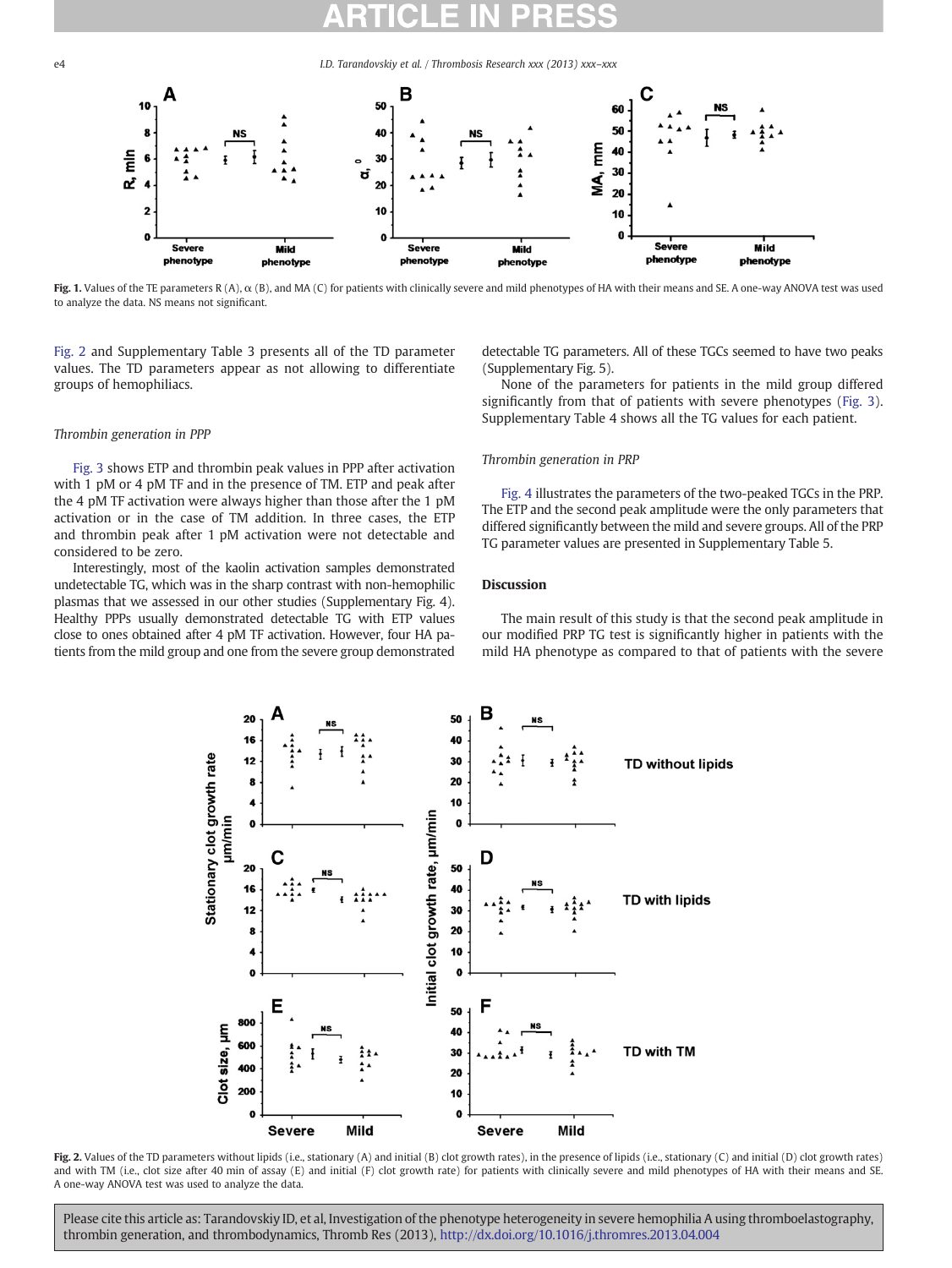I.D. Tarandovskiy et al. / Thrombosis Research xxx (2013) xxx–xxx e5

<span id="page-4-0"></span>

Fig. 3. Values of the PPP TG parameters (i.e., ETP (A, C, E) and peak (B, D, F)) for patients with clinically severe and mild phenotypes of HA with their means and SE. A one-way ANOVA test was used to analyze the data. Columns without P-values do not significantly differ from one another.

phenotype. None of the other tests revealed difference between the two phenotypes.

Our findings show that platelet-mediated TG is the best indicator of HA phenotype formation. Previously, we have shown that the second peak is mediated by the PS-expressing population of activated platelets [\[10,20\]](#page-5-0). The amplitude of this peak reflects the contribution of the platelet activation and the PS exposure on their surfaces. From this perspective our results are in agreement with those of Dale et al. [\[11\]](#page-5-0), in which they showed that severe HA patients with the mild bleeding phenotype demonstrated significantly higher levels of PS-expressing platelets as compared to that of severe bleeders. Likewise, another study [\[4\]](#page-5-0) showed that the ETP in PRP for those with the mild phenotype significantly differed from that of patients with the severe phenotype. Also, our results are in agreement with those of another study [\[18\]](#page-5-0) in which a correlation between bleeding tendency and whole blood thrombin-antithrombin III complex generation was shown. In that study, the platelets in whole blood could significantly affect coagulation. On the other hand, another study [\[17\]](#page-5-0) showed correlations between PPP TG and bleeding phenotype, but the patients included in this study had varying basic FVIII:C. In this case, clinical severity could be correlated with FVIII activity and TG parameters as well.

In addition to the general differences observed in the second peak amplitude between the two groups of patients in our study, great variations were observed in this parameter within the groups. Therefore, the patient with the severe clinical phenotype could have a rather high second peak amplitude and ETP on PRP. Similar results were also obtained in other studies [\[4,11\].](#page-5-0) According to the present and previous studies, we can conclude that despite the main role of the procoagulant platelet function in the formation of the mild HA phenotype, some additional mechanisms can also affect bleeding tendencies. In the literature, one hypothesis described the influence of other coagulation factors besides FVIII [\[33\]](#page-6-0). Such mechanisms cannot be detected by the PRP TG assay, but in some cases, other assays possibly can be used to assess these additional pathways. The fact that four of our patients showed detectable kaolin TG and only one severe patient demonstrated this phenomenon is very interesting. We can suspect that an additional approach to correct bleeding issues may lie in the contact activation system. Also, in one case (i.e., mild patient 8), when TM did not significantly affect TG, abnormalities in the protein C system seemed to contribute to additional hypercoagulability. Also the spatial aspects of coagulation can additionally influence on the bleeding tendency. In the case of severe patient 21 we observed rather low stationary clot growth rate in common while TGA on PRP demonstrated the similarity with mild



Fig. 4. Values of the PRP TG parameters (i.e., the first (A) and second (B) peak amplitudes and ETP (C)) for patients with clinically severe and mild phenotypes of HA with their means and SE. A one-way ANOVA test was used to analyze the data.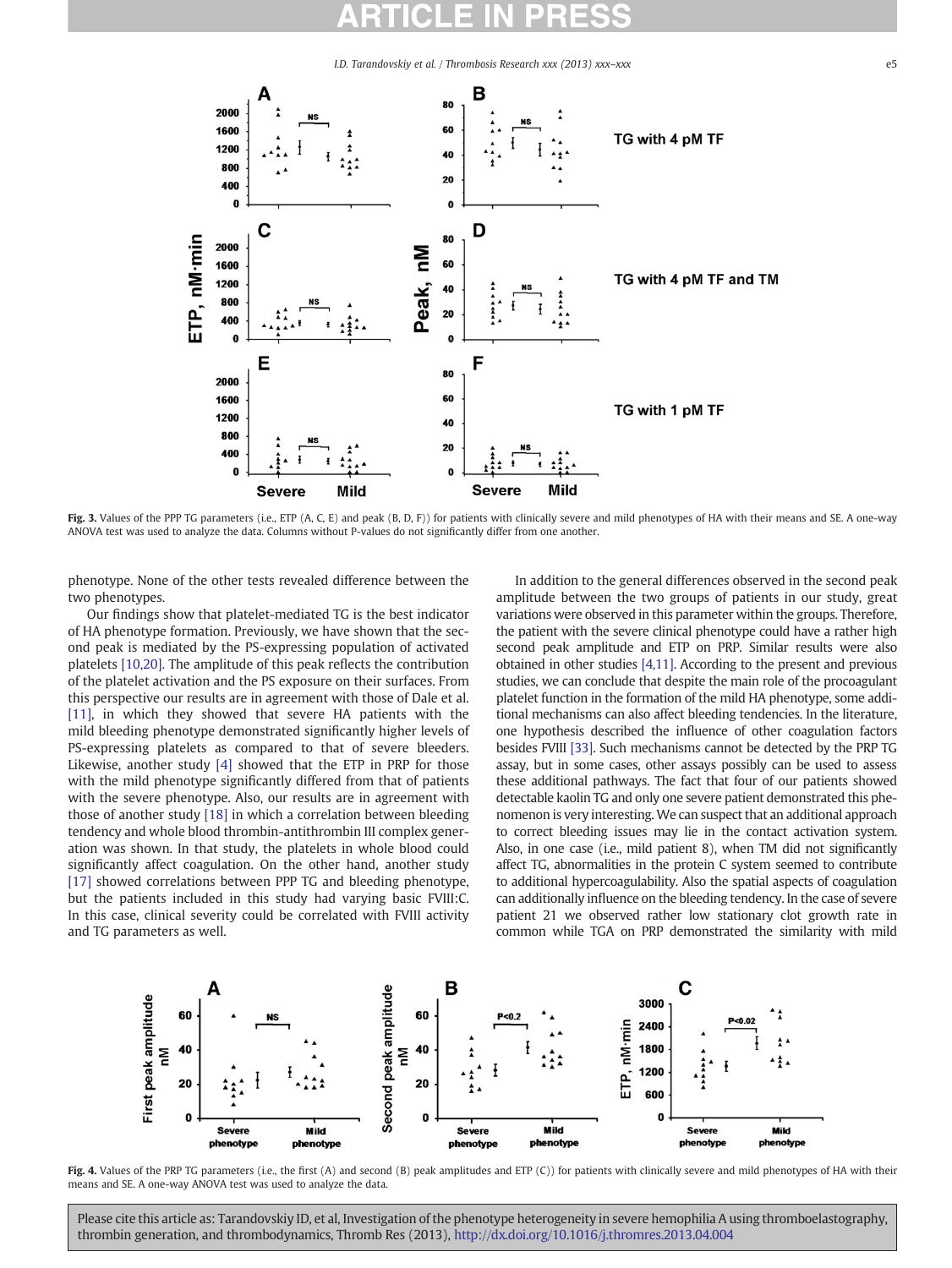<span id="page-5-0"></span>e6 I.D. Tarandovskiy et al. / Thrombosis Research xxx (2013) xxx–xxx

phenotype. Analogous result but with TGA in PPP with 1 pM TF we obtained on the sample of patient 20. Thus, extrinsic pathway can also play a role in the formation of the clinical phenotype. Also, this patient demonstrated rather low amplitude of the first peak which allows us to suspect additional hypocoagulable impact linked with  $\alpha$ -granules. The fact that most of our assays did not reflect the phenotypic heterogeneity in general can be also explained by existence of the strong mechanism located in the fibrinolytic system. Such a possibility has been previously reported [\[34\].](#page-6-0)

It must be mentioned that while all TGAs demonstrated great variability, TD did not vary so much. Maybe further developing of this assay (for example, possibility to use PRP) can lead to appearance of a test which will be more sensitive to the phenotype but without great variations.

In our study we observed non-detectable kaolin TG for the most of patients while activation with TF showed the opposite result. This phenomenon can be explained by strong repression of the intrinsic pathway by lacking FVIII. In these conditions only extrinsic pathway can provide coagulation and in the kaolin-induced PPP this pathway is not activated. It can be supposed that increase of kaolin activation can make TG detectable.

In our research, we defined the mild bleeding phenotype mostly according to the frequency of bleeding. Unfortunately, in Russian Federation, the opportunity for regular and on-demand FVIII therapy has only been available since 2007. Because of this lack of access to proper treatment, even patients with the mild bleeding phenotype may now suffer from orthopedic disturbances. We did not use various specific bleeding scores [4,18] because we chose the patients for whom the phenotype was clear based solely on bleeding frequency.

Our study demonstrates the importance of conducting further investigations of platelet-mediated coagulation in HA. Following our results the new studies focused on the investigation of platelet functions like PS or  $\alpha$ -granules expression and content (i.e. von Willebrand factor or factor V) upon various activation conditions should be done on hemophiliac platelets. These studies can more precisely elucidate the platelet signal pathways through which the bleeding phenotype correction can act. Also, a definition for the unknown mechanisms of phenotype formation is very urgent. These findings can provide information for the development of new drugs that can be used to prevent bleeding episodes.

Our modification of TGA in PRP also needs to be discussed. Previously, we showed that  $PGE<sub>1</sub>$  and DMSO both can also provide two-peaked TGC through this mechanism. So, we could use one of these compounds as the inhibitor of PS expression rate. Although DMSO is non-specific agent with poorly understood mechanism of action, we chose it because we cannot avoid it in TGA because DMSO is a solvent for fluorogenic substrate. If we used  $PGE<sub>1</sub>$  we would see the mixed effect of two compounds which can create some problems with interpretation of our results.

Predicting the bleeding tendency of HA patients reminds a very urgent problem. Existing standard assays still cannot be used to exactly define the phenotype for HA patients. Based on the results of our research, we have concluded that the main global assay that can be used in this field is TG in PRP. Perhaps our modification will be more useful than the more traditional method used in [4]. Note that developing the tests that could be used to better understand unknown mechanisms of bleeding phenotype modulation could help in bleeding prediction, therapy improvements, and improved quality of life for the people suffering from HA.

# Disclosure of conflict of interests

M. Panteleev and F. Ataullakhanov are co-founders of HemaCore LLC, which holds several patents on the diagnostic use of spatial coagulation assays.

# Acknowledgements

The study was supported by RFBR grants 11-04-00303, 12-04-00652, 12-04-31401, 12-04-31788, 12-04-32246, 12-04-31275, 12-04-32095, 12-04-31873, 12-04-33055, and 12-04-00438 and by the RAS Presidium Basic Research Programs "Molecular and Cellular Biology," "Basic Science for Medicine," "Integrative Physiology," and "Molecular Mechanisms of Physiologic Functions."

# Appendix A. Supplementary data

Supplementary data to this article can be found online at [http://](http://dx.doi.org/10.1016/j.thromres.2013.04.004) [dx.doi.org/10.1016/j.thromres.2013.04.004](http://dx.doi.org/10.1016/j.thromres.2013.04.004).

# References

- [1] Bolton-Maggs PH, Pasi KJ. Haemophilias A and B. Lancet 2003;361:1801–9.
- [2] van den Berg HM, De Groot PH, Fischer K. Phenotypic heterogeneity in severe hemophilia. J Thromb Haemost 2007;5(Suppl. 1):151-6.
- [3] Oldenburg J, Pavlova A. Discrepancy between one-stage and chromogenic factor VIII activity assay results can lead to misdiagnosis of haemophilia A phenotype. Hamostaseologie 2010;30:207–11.
- [4] Santagostino E, Mancuso ME, Tripodi A, Chantarangkul V, Clerici M, Garagiola I, et al. Severe hemophilia with mild bleeding phenotype: molecular characterization and global coagulation profile. J Thromb Haemost 2010;8:737–43.
- [5] Franchini M, Montagnana M, Targher G, Veneri D, Zaffanello M, Salvagno GL, et al. Interpatient phenotypic inconsistency in severe congenital hemophilia: a systematic review of the role of inherited thrombophilia. Semin Thromb Hemost 2009;35: 307–12.
- [6] Franchini M, Lippi G. Factor V Leiden and hemophilia. Thromb Res 2010;125: 119–23.
- [7] Shetty S, Vora S, Kulkarni B, Mota L, Vijapurkar M, Quadros L, et al. Contribution of natural anticoagulant and fibrinolytic factors in modulating the clinical severity of haemophilia patients. Br J Haematol 2007;138:541–4.
- [8] Shetty S, Ghosh K. Reduced clinical severity in a mutationally well-characterized cohort of severe hemophilia with associated thrombophilia.Am J Clin Pathol 2008;130:84–7 [quiz 146].
- [9] Nowak-Gottl U, Escuriola C, Kurnik K, Schobess R, Horneff S, Kosch A, et al. Haemophilia and thrombophilia. What do we learn about combined inheritance of both genetic variations? Hamostaseologie 2003;23:36–40.
- [10] Alberio L, Safa O, Clemetson KJ, Esmon CT, Dale GL. Surface expression and functional characterization of alpha-granule factor V in human platelets: effects of ionophore A23187, thrombin, collagen, and convulxin. Blood 2000;95:1694–702.
- [11] Saxena K, Pethe K, Dale GL. Coated-platelet levels may explain some variability in clinical phenotypes observed with severe hemophilia. J Thromb Haemost 2010;8: 1140–2.
- [12] Wartiovaara-Kautto U, Joutsi-Korhonen L, Ilveskero S, Armstrong E, Lassila R. Platelets significantly modify procoagulant activities in haemophilia A. Haemophilia 2011;17:743–51.
- [13] Chitlur M, Sorensen B, Rivard GE, Young G, Ingerslev J, Othman M, et al. Standardization of thromboelastography: a report from the TEG-ROTEM working group. Haemophilia 2011;17:532–7.
- [14] Hemker HC, Giesen P, Al Dieri R, Regnault V, de Smedt E, Wagenvoord R, et al. Calibrated automated thrombin generation measurement in clotting plasma. Pathophysiol Haemost Thromb 2003;33:4–15.
- [15] Vanschoonbeek K, Feijge MA, Van Kampen RJ, Kenis H, Hemker HC, Giesen PL, et al. Initiating and potentiating role of platelets in tissue factor-induced thrombin generation in the presence of plasma: subject-dependent variation in thrombogram characteristics. J Thromb Haemost 2004;2:476–84.
- [16] van der Meijden PE, Feijge MA, Giesen PL, Huijberts M, van Raak LP, Heemskerk JW. Platelet P2Y12 receptors enhance signalling towards procoagulant activity and thrombin generation. A study with healthy subjects and patients at thrombotic risk. Thromb Haemost 2005;93:1128–36.
- [17] Beltran-Miranda CP, Khan A, Jaloma-Cruz AR, Laffan MA. Thrombin generation and phenotypic correlation in haemophilia A. Haemophilia 2005;11:326–34.
- [18] Brummel-Ziedins KE, Whelihan MF, Gissel M, Mann KG, Rivard GE. Thrombin generation and bleeding in haemophilia A. Haemophilia 2009;15:1118–25.
- [19] van Veen JJ, Gatt A, Bowyer AE, Cooper PC, Kitchen S, Makris M. Calibrated automated thrombin generation and modified thromboelastometry in haemophilia A. Thromb Res 2009;123:895–901.
- [20] Tarandovskiy ID, Artemenko EO, Panteleev MA, Sinauridze EI, Ataullakhanov FI. Antiplatelet agents can promote two-peaked thrombin generation in platelet rich plasma: mechanism and possible applications. PLoS One 2013;8:e55688.
- [21] Parunov LA, Fadeeva OA, Balandina AN, Soshitova NP, Kopylov KG, Kumskova MA, et al. Improvement of spatial fibrin formation by the anti-TFPI aptamer BAX499: changing clot size by targeting extrinsic pathway initiation. J Thromb Haemost 2011;9:1825–34.
- [22] Soshitova NP, Karamzin SS, Balandina AN, Fadeeva OA, Kretchetova AV, Galstian GM, et al. Predicting prothrombotic tendencies in sepsis using spatial clot growth dynamics. Blood Coagul Fibrinolysis 2012;6:498–507.